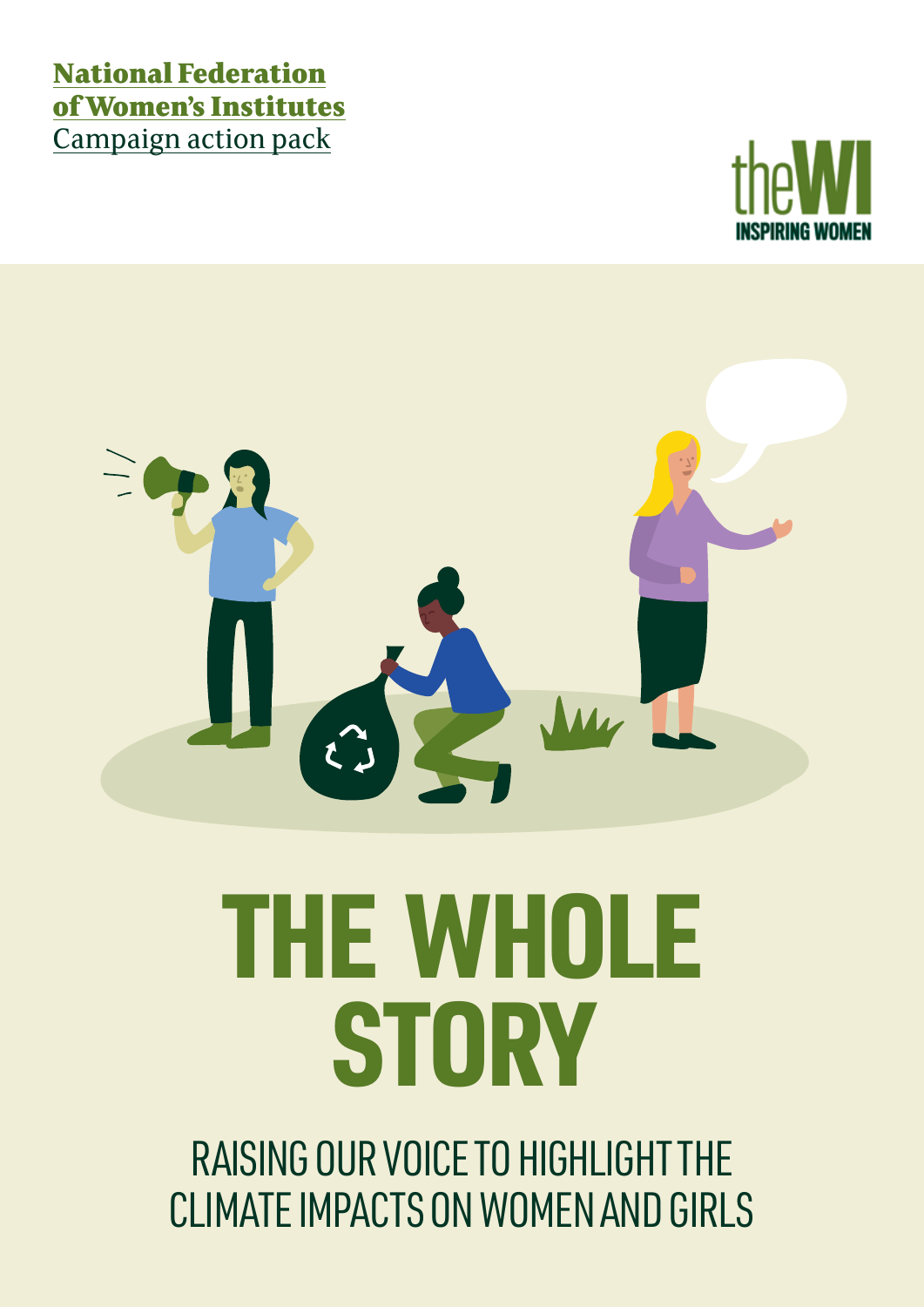### 2021- The UK's big climate year

This year, the UK will be playing host to a series of pivotal diplomatic conferences that have the potential to drive forward climate ambition and give increased assistance to those people and places that are the most vulnerable to climate change.

The biggest of these will be COP26- the annual UN climate change conference that will 'make or break' the strength of global climate agreements for decades to come.

COP26 will be the biggest ever diplomatic conference the UK has ever hosted, and Parliament, devolved administrations and local councils alike will be working to demonstrate that they are committed to raising the ambition of their climate commitments.

As a member of the largest women's voluntary organisation in the UK, there will be a range of opportunities for you to raise your voice and show your support for COP26 agreements that deliver ambitious and fair climate action fit for the 21st century and beyond.

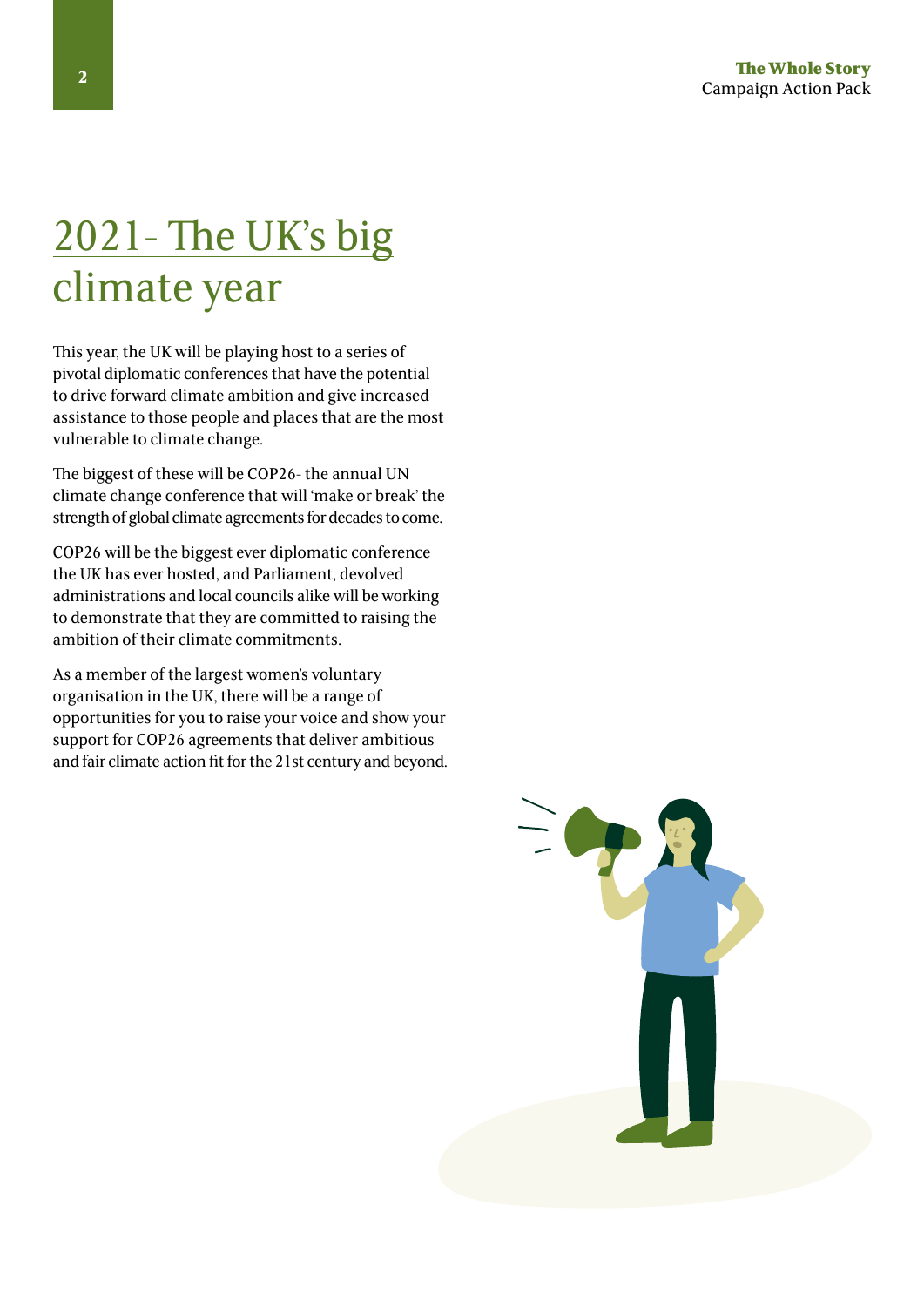

## What is The Whole Story campaign?

While climate change has negative consequences for all groups of people, there is evidence to show that some groups are disproportionately impacted by climate change.

This is particularly true of the climate impacts on women and girls.

Women and girls disproportionately confront a range of barriers which can hamper their ability to adapt to, or mitigate the effects of, climate change in their day to day lives.

These barriers can include the division of labour inside and outside the home, a lack of access to skills, knowledge and legal rights, and a lack of meaningful representation across global, national and local political levels. These affects can be disastrous on the lives of women and girls.

But things can be different. Organisations in the international development, environmental and women's rights spheres have already demonstrated that when women and girls are empowered to use their critical knowledge, experience and unique roles in agriculture, food security, income generation and the management of natural resources, women are helping their families, friends and communities adapt to the challenges of climate change.

As the largest women's voluntary organisation in the UK, the NFWI will be using our platform to stand shoulder to shoulder with women and girls around the world and will be calling on the UK Government to deliver a COP26 that provides a fair deal for women and girls everywhere in the fight against climate change.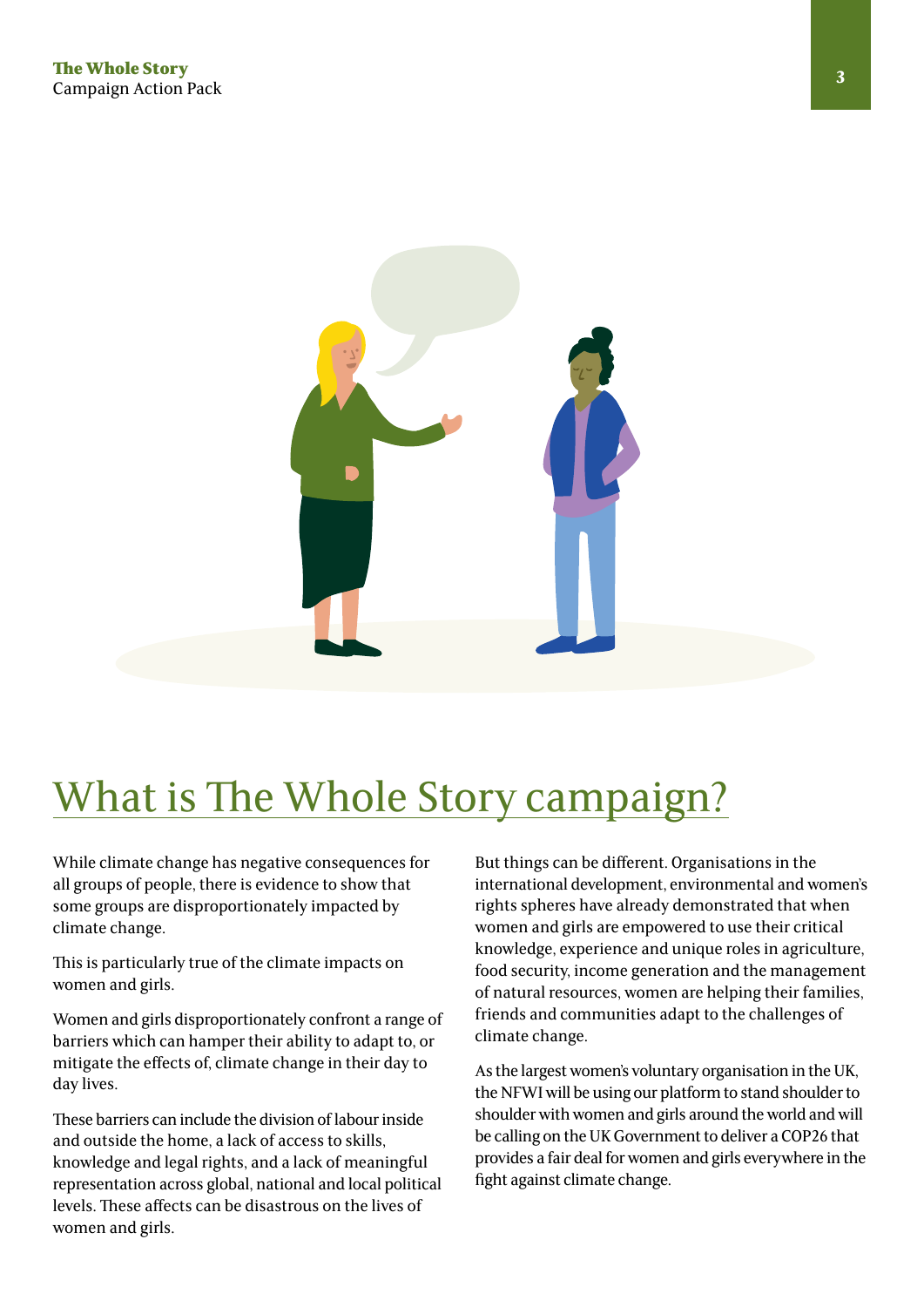### What The Whole Story campaign is calling for

We cannot continue with business as usual.

The UK Government has an unprecedented chance to work further with women in the UK and overseas to provide solutions to climate change.

In addition to the Glasgow Action Plan supported by The Climate Coalition, the NFWI will be urging the UK Government to:



### **Host COP26 with a gender equal negotiating team**  •

Research has shown that on average, women's meaningful participation in climate negotiations and conferences delivers climate policies with higher levels of ambition than without them.

To deliver high-ambition climate policies and to make sure that vital international climate agreements are made with the needs of the most climate-vulnerable in mind, the WI urge the UK Government to host the COP26 conference with a gender balanced negotiating team.

#### **Deliver a COP26 conference that is driven by and responsive to the needs of women and marginalised communities** •

- **•** We are calling on the UK Government to centre the experiences of women and marginalised communities on the frontlines of climate change during the COP26 negotiations by including women and marginalised voices in the design and implementation of climate policies.
- **•** We urge the UK Government to use their platform as COP26 host to encourage other nations to raise their own climate ambitions and targets.
- **•** We urge the UK Government to provide accessible and inclusive platforms for women's voices to be heard ahead of and during COP26.
- **•** We call on the UK Government to ensure their approach to COP26 is transparent and accountable.

#### **Work with women-led organisations and groups to deliver targeted capacity building programmes on all levels**  •

**•** We urge the UK Government to work with women-led national and local organisations and community groups to deliver targeted training programmes to women in climate vulnerable areas.

This training should include practical forms of training which are responsive to the unique experiences of women to help communities adapt effectively to climate change, and advocacy training that will give women tools to assume climate leadership roles within their communities.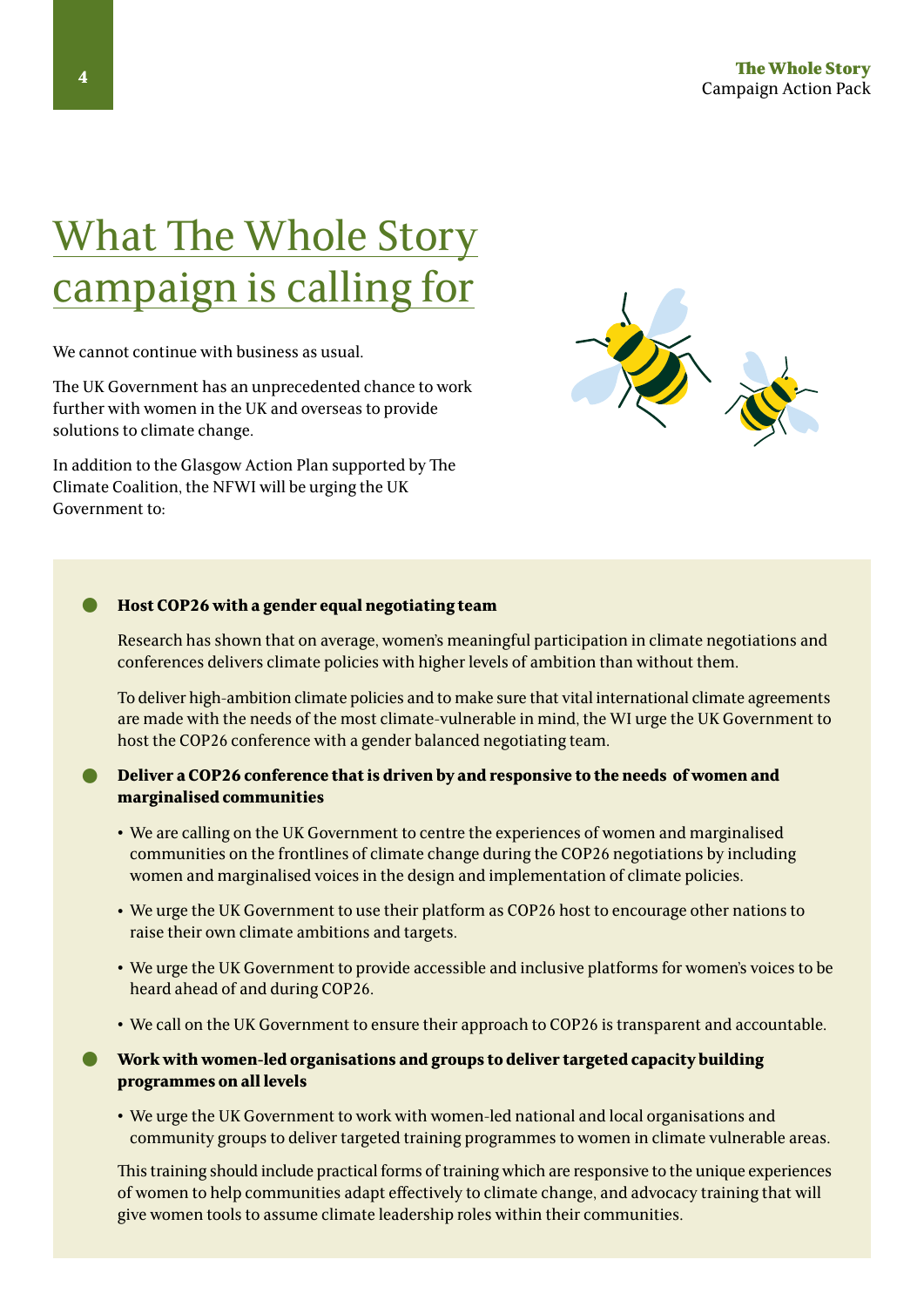This training should also include empowering women to access community level funding schemes to better respond to the effects of climate change, and resources to overcome the gender stereotypical views of women's time and capacity.

**•** To help to change attitudes about women's capacity and capability, we would also like to see the UK Government support grassroots community programmes working with male members of households and communities to reinforce the move away from negative gender stereotypes to allow women to fulfil their full potential. This will help to remove some of the structural barriers that are inhibiting women's access to economic empowerment, land rights and access to justice.

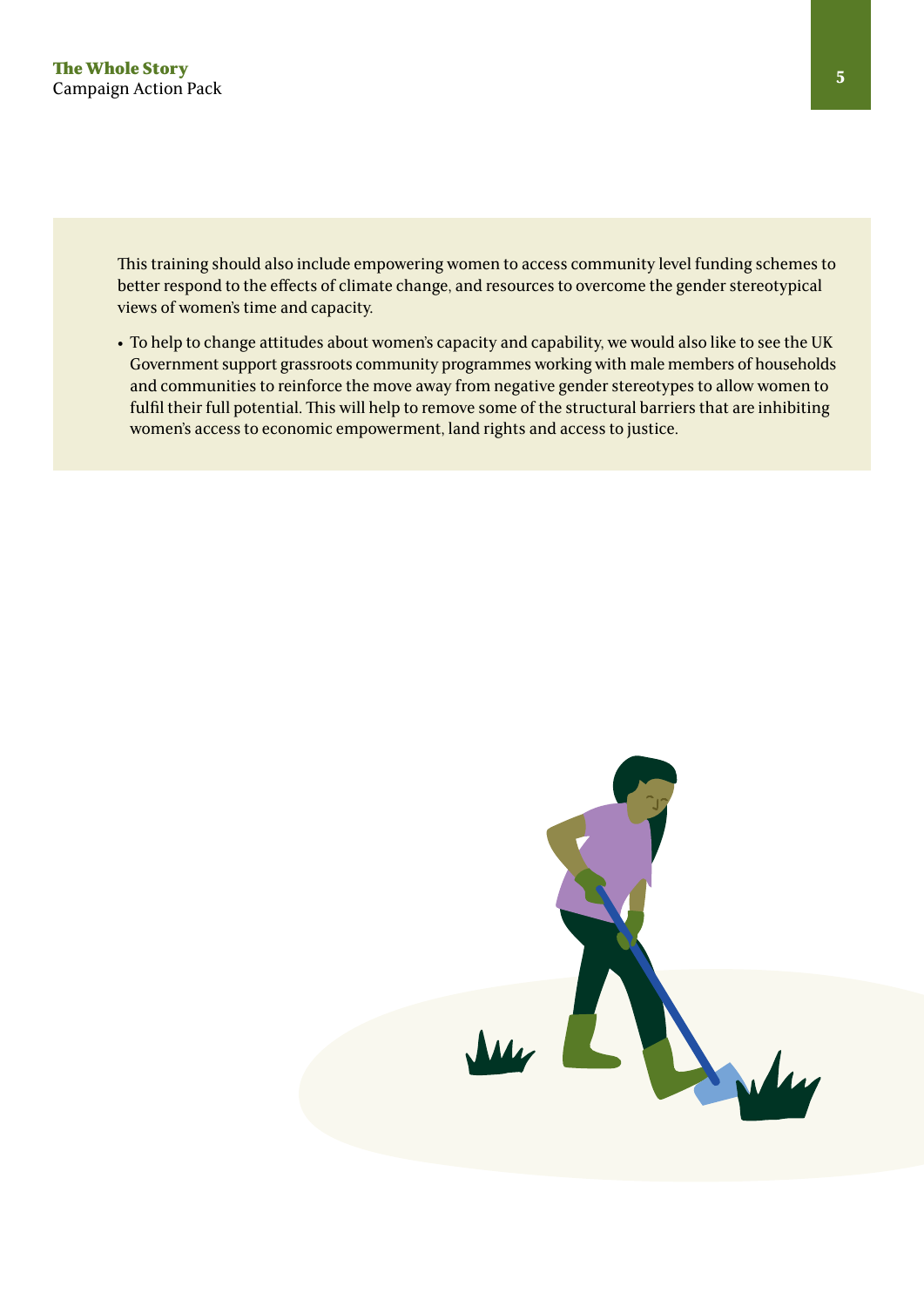

### What can I do to call for climate action in 2021?

**G7** 11th-13th June 2021

**Great Big Green Week** 18th-26th September 2021

**COP26** 1st-12th November 2021

There are lots of opportunities for you to take action to protect the climate this year.

### What can I do to take climate action to influence the G7?

From the 22nd of April until the end of the G7 (13th June), the WI will be supporting the 'Wave of Hope' action put together by the Crack the Crises coalition.

Ahead of the G7, the Wave of Hope will be calling on world leaders to take action to address the worsening impacts of climate change on people and places across the world.

To take part in the Wave of Hope, the Crack the Crisis coalition are asking individuals, families and community groups to put together creative window displays of handprints from their homes to raise awareness of the need for urgent climate action, adding messages of hope.

WI members can then take a photo of their window displays and then post their photos, with the accompanying '#WaveOfHope' hashtag, onto social media.

These images will then be collated together for use in a physical display at the G7 itself.

For more information about the Wave of Hope action, including dedicated resources and an action pack, visit the Crack the Crisis website: **www.crackthecrises.org**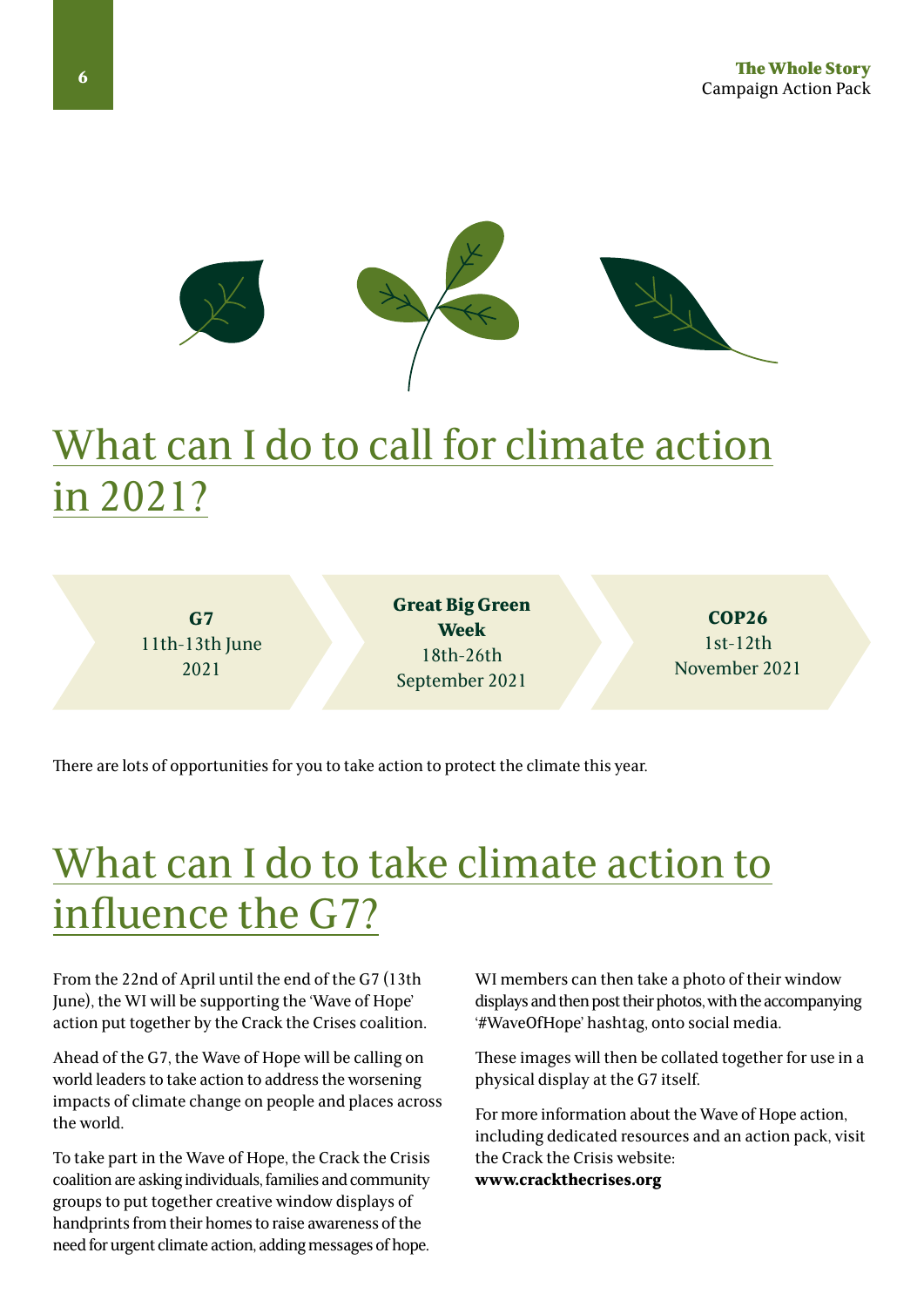### What can I do to get involved in the Great Big Green Week?

The WI is supporting The Climate Coalition's plans for the Great Big Green Week.

Running from the 18th- 26th of September 2021, the Great Big Green Week will be a national week of events celebrating action on climate change.

Communities across the UK will be joining together to celebrate local action on climate change and to protect our green spaces, and will be calling on politicians to raise their ambition and champion action on climate change.

As a WI member wanting to raise your voice for vital climate action, The Climate Coalition would like to invite you and your WI to either organise a community event for the festival, or help to arrange and co-ordinate your own community festival. You can also take part in a range of activities from home.

The WI has been working with The Climate Coalition and its member organisations to provide plenty of resources for you to use to help you organise your community event or green week. These include resource guides focusing on the practicalities of organising your own event, promotional resources which would help you advertise your local green week or community event, and toolkits on how to engage your MP on climate change as a constituent. These can be found on the Great Big Green Week's website: **www.greatbiggreenweek.com/ resources/**

Throughout the year, The Climate Coalition will also be organising training webinars to help you plan your community event or festival. This can be found on the Great Big Green Week's 'Training' page: **www.greatbiggreenweek.com/ training/**

### What can I do to get involved in plans for COP26?

Alongside supporting campaigns from the Crack the Crisis coalition and The Climate Coalition, the WI will be asking members to urge the UK Government to deliver agreements at COP26 that work for the most climate-vulnerable, especially for women and girls.

Take a look overleaf to find five things you can do to take action to deliver climate agreements that will work for women and girls across the world.

Following the Great Big Green Weeks in September, there will also be additional opportunities to get involved in The Climate Coalition's plans for COP26.

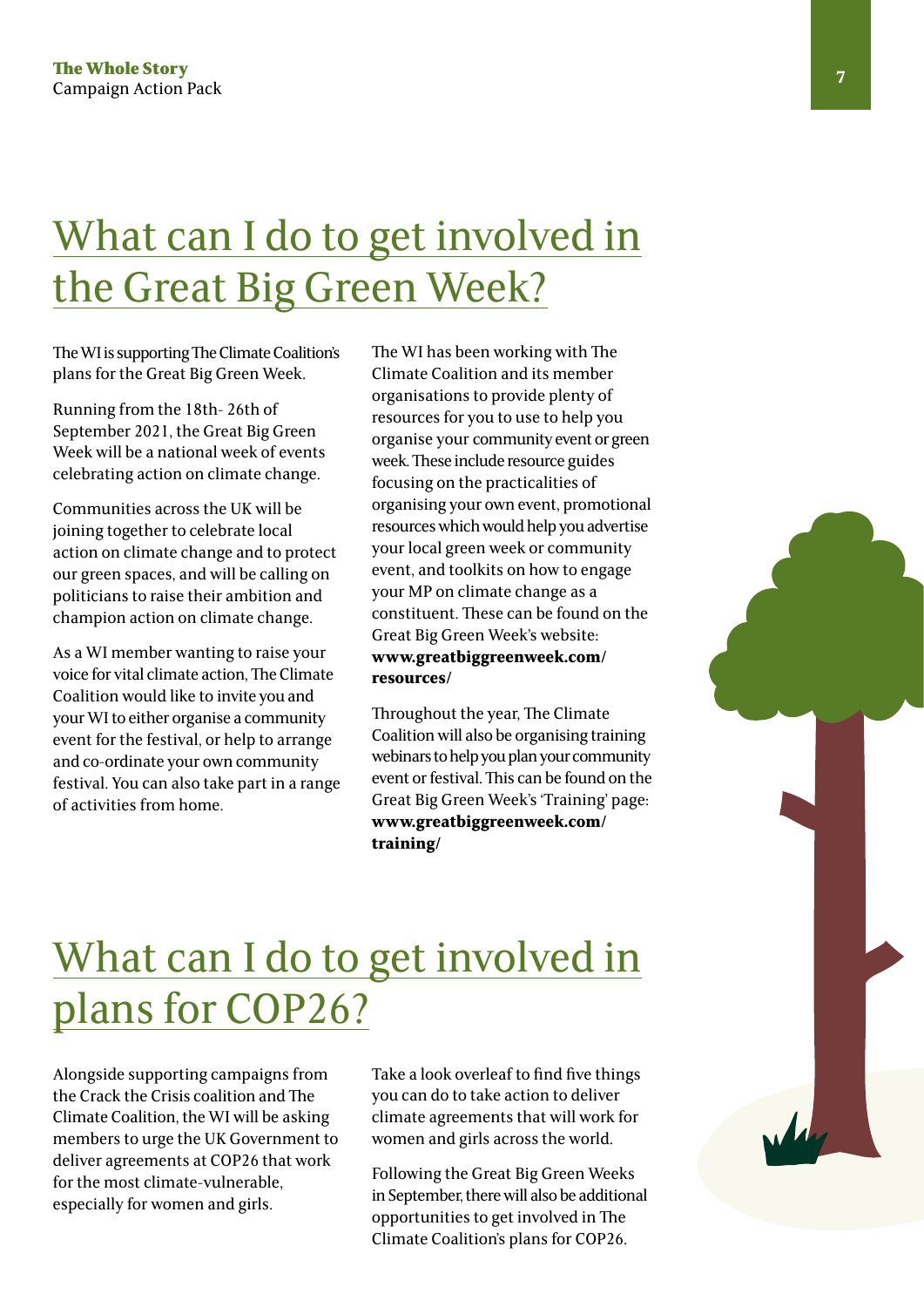### How can I get involved in the WI's 'The Whole Story' campaign?



There are five ways you can get involved with The Whole Story campaign.

#### **Organise a WI meeting to raise awareness of the impacts of climate change on women and girls at home and overseas.**

- **•** There are lots of resources available for you to organise this meeting, from an informative PowerPoint and script, to printable fact files and a quiz for you to use in your WI meeting. These are available on MyWI.
- **•** You could organise this meeting to suit your and your WI's needs- perhaps you could make this meeting open to other interested members in your community or community groups also working on climate change. Do let the NFWI Public Affairs team know about the events or meetings you are holding, and whether or not your events would be open to other WIs to attend. You can contact us on **pa@nfwi.org.uk**.

### 2.

1.

**Take part in our No More Loopholes bracelet craft action to urge your political representatives to deliver COP26 agreements without any climate loopholes for women and girls** 

**•** We have produced an easy-to-use 'No More Loopholes' craft bracelet resource which includes instructions on how to create the bracelet, which can be found on pages 10 to 11.

3.

#### **Meet with your MP and encourage them to become a parliamentary champion of the climate impacts on women and girls within parliamentary business and within your constituency.**

- **•** A series of informative briefings have been put together for your use focusing on the impacts of climate change on women and girls. These are available on MyWI.
- **•** You can also use The Climate Coalition's resource on how to engage your MP on climate change. This is available here: **www.greatbiggreenweek.com/resources/**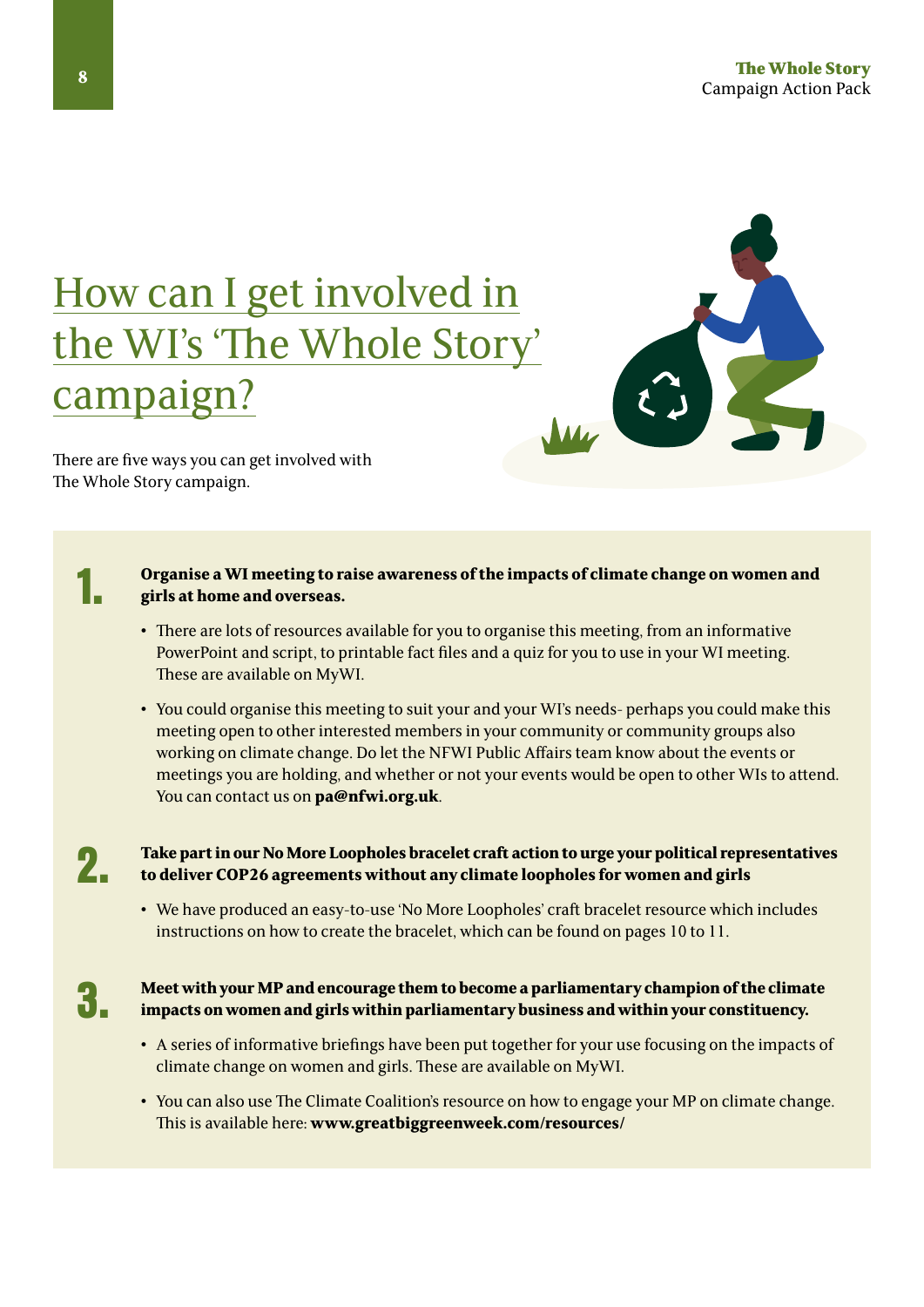

5.

#### **Attend our NFWI virtual webinars to learn more about the climate impacts on women and girls straight from policy experts already working on this.**

- **•** These webinars will be scheduled throughout the year in the run up to COP26- keep an eye out for how you can register for these webinars in WI Life and on the NFWI's social media pages.
- **•** The webinars will be stored on the WI's YouTube channel for you and your WI to access them at a later date.

**Contribute your climate hopes, fears and experiences of climate change to the NFWI's digital 'Climate Scrapbook.'** 

- **•** Your contribution can be anything from a researched, factual blog about your experiences of climate change. a short piece to camera about what you would like to see arise from COP26, photos or drawings of what you would like to protect from climate change, a piece of creative writing, an interview with a Climate Ambassador in your WI- anything that you feel encapsulates your hopes, fears and experiences of climate change.
- **•** The Climate Scrapbook will be going live on the NFWI's website shortly. Keep up-to-date on the progress of the Climate Scrapbook by registering your interest by emailing **pa@nfwi.org.uk**.

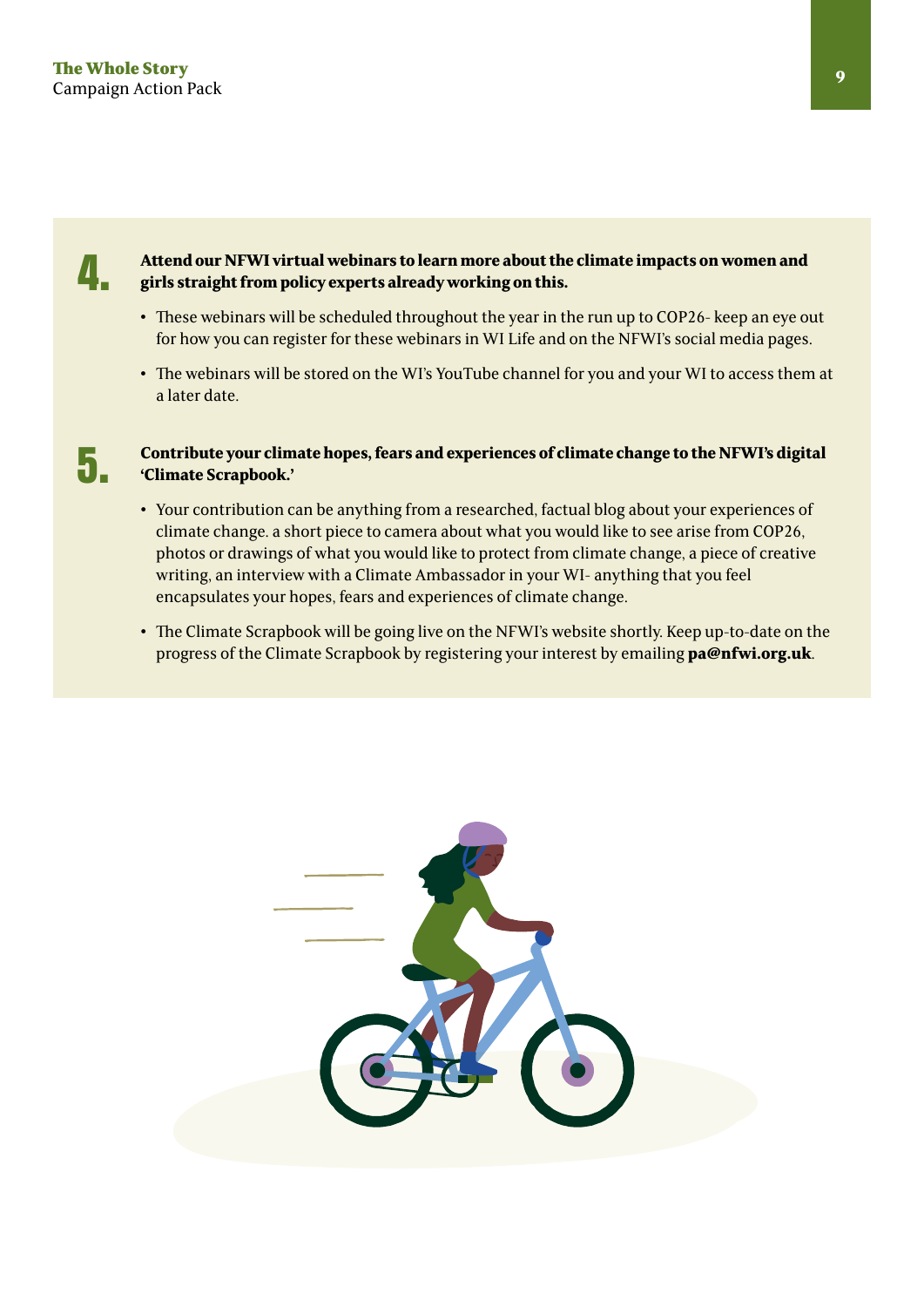### No More Loopholes Bracelet

*Project design and photography: Jane Bolsover, JaneBCreatives Ltd*

In November 2021 the UK will be hosting the COP26 in Glasgow, the UN's climate conference.

A common criticism of COP conferences is that they 'manufacture loopholes', delivering agreements which allow national Governments worldwide to avoid fully implementing high-ambition climate agreements or emissions reductions.

As COP26 hosts, the UK Government has a responsibility to make sure that all climate agreements produced at COP26 are without these loopholes, delivering a greener, cleaner and healthier future for everyone, especially those that are the most climatevulnerable.

These bracelets form a physical representation of this situation – crochet is formed by creating a series of loops using a hook. Our bracelet design also features a series of square holes, which are 'closed' using wooden beads.



You can send these bracelets to your Member of Parliament to call for a COP26 conference that works for everyone or send them to your family and friends to raise awareness of COP26.

We will also be planning further campaign actions with your No More Loopholes bracelets closer to the date of COP26.

Let us know when you have made your bracelet by tagging the WI in your social media posts, or by emailing a photograph of your bracelet to **pa@nfwi.org.uk**.

Beginner

#### **Finished size:**

Approximately 16mm deep x 160mm long (excluding the loop)

#### **Stitches:**

This bracelet is formed using three basic UK crochet stitches: chain, slip stitch and treble. For details on how to work these stitches, please see the 'Basic Crochet Stitches' section. These can be found on MyWI.

#### **Skill level: You will need:**

- **•** Double Knit yarn
- **•** 3.50mm crochet hook
- **•** 6mm wooden beads
- **•** 12mm wooden button
- **•** Darning needle
- **•** Small pair of scissors

*NB- these instructions are written for a right-handed person.*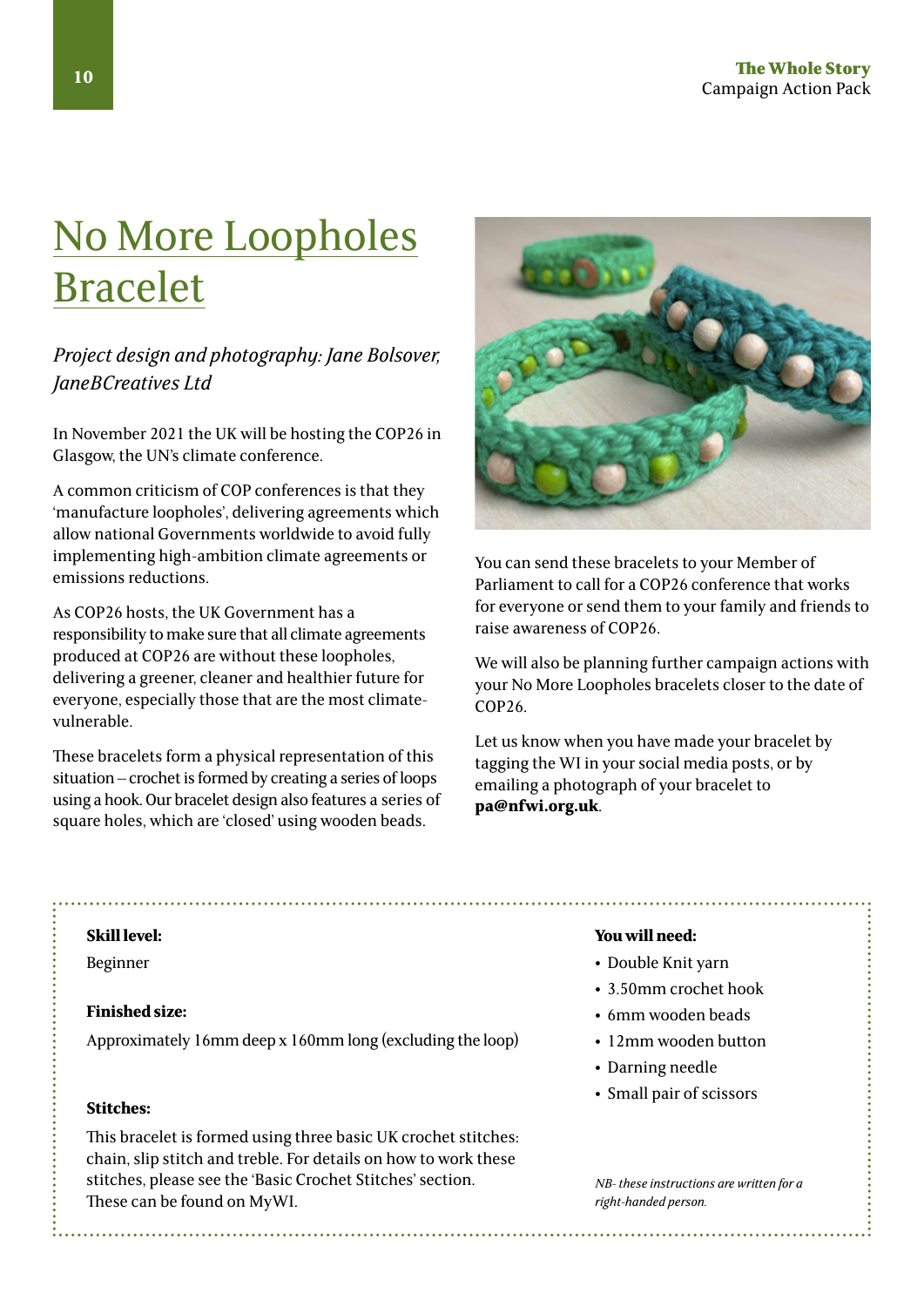



Treble 1 into 6th whole slip stitch from hook (ie. both front and back ridges of the slip stitch).



Slip stitch into the second chain from the hook, and in each chain across make 36 slip stitches.



4. **Note:** When forming the treble you should have 4 loops on your hook before you begin the second wrap of the yarn.





Chain 1, skip 1 slip stitch, then treble 1 into next whole slip stitch, repeat 16 times to end of row to form 18 square holes. 5.



6.

**Button loop and attached button:** Chain 6



Fold chain over to form a loop and slip stitch into end stitch on foundation row. Fasten off yarn and invisibly weave tail in to secure. Trim off excess yarn. Fold chain over to form<br>a loop and slip stitch<br>integral of yarn, the separate length of yarn,<br>three dished separate length of yarn,

Use starting end of yarn to sew a button to the opposite end of bracelet and weave tail in to secure.



thread the beads onto the bracelet, by passing the needle through the centre of each treble stitch and sliding on a bead in between, to fill each hole.

Weave the yarn ends in at each end of bracelet to secure and trim off excess yarn.